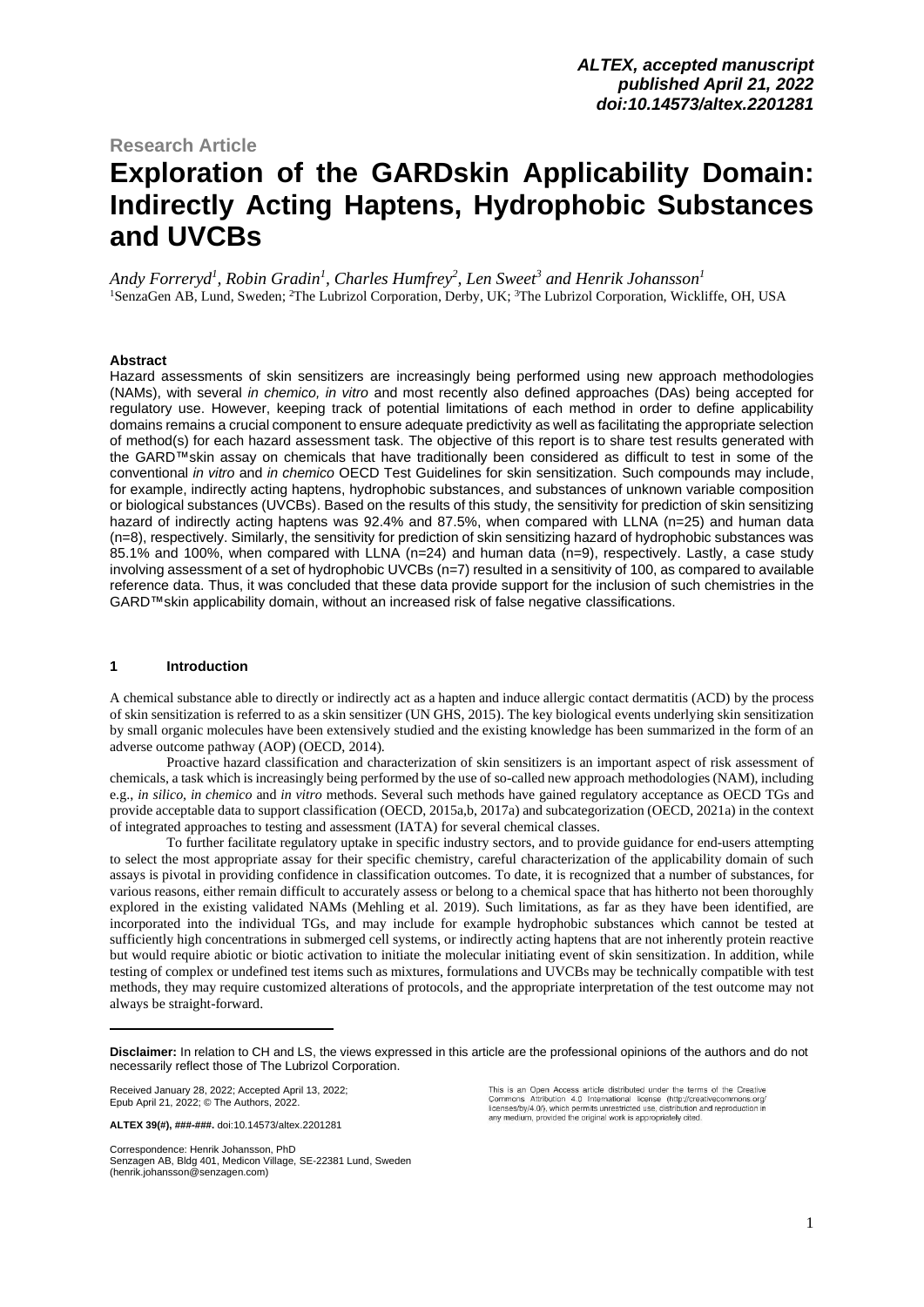The Genomic Allergen Rapid Detection™ (GARD™) assay for assessment of skin sensitizers (GARD™skin) is a NAM-based predictive method addressing KE3 of the AOP. The method is based on test chemical exposure of a surrogate *in vitro* DC-like cell line, followed by quantification of gene expression patterns of endpoint-specific genomic biomarkers. The quantified levels of transcription of the genomic biomarkers are then used for classification of the test chemical with the aid of a machine learning-based prediction algorithm (Forreryd et al., 2016, Johansson et al., 2011, 2019). The GARD™skin method has been validated and reviewed by the EU Reference Laboratory for alternatives to animal testing (EURL ECVAM) Scientific Advisory Committee (ESAC) (Corsini et al., 2021) and is currently progressing towards adoption as an OECD TG. Therefore, the appropriate monitoring of potential limitations, such as those listed above, is a crucial aspect of defining the method's applicability domain.

This report describes retrospective analyses of available GARD™skin data, as well as previously unpublished data, aiming to explore the method applicability in the domains of indirectly acting haptens, hydrophobic substances, and UVCBs.

### **2 Material and methods**

### *Selection of chemicals and dataset composition*

Available GARD™skin data (Corsini et al., 2021, Forreryd et al., 2016, Johansson et al., 2017, 2019), as well as previously unpublished data, were mined for test chemicals identified as indirectly acting haptens in the curated reference dataset compiled by the OECD Expert Group for Defined Approaches for Skin Sensitization (OECD, 2021b). Similarly, the curated reference dataset compiled by the OECD Expert Group for Defined Approaches for Skin Sensitization (OECD, 2021b) was used to identify hydrophobic substances, as defined based on their log P value. Each union set of data was amended with reference classifications based on LLNA and human data extracted from the above-mentioned dataset.

Taken together, a total of 25 indirectly acting haptens with available GARD™skin data and reference classifications could be identified. Annotations as indirectly acting haptens, as well as a systematic assignment as either pro- and/or prehaptens, were based on the proposed assignments in the respective above-mentioned publications, when applicable. Similarly, a total of 25 hydrophobic substances with available GARD™skin data and reference classifications could be identified.

The performance of the GARD™skin assay was also evaluated on a subset of complex and hydrophobic UVCB substances. A total of seven test items were kindly provided by The Lubrizol Corporation. Approximate molecular weights were available for all substances, except for LUB-4. All test items had either proprietary *in vivo* reference data or human data from human repeated insult patch testing (HRIPT) available.

The identities of each test chemical included in the analyses of this report, along with relevant physico-chemical properties, reference classifications and GARD™skin classifications, are listed in Tables 1-3.

### *Generation of historical GARD™skin data*

The available GARD™skin data for all studies in this report were generated according to the validated GARD™skin assay protocol (EURL ECVAM, 2021) and in compliance with the Draft GARDskin OECD TG. While some of the historical data (Forreryd 2016, Johansson et al., 2017) were generated prior to the establishment of the current GARD™skin assay protocol and the drafting of the GARD™skin OECD TG, they were acquired using identical cellular protocols as described in these documents. Of note, however, the data analysis pipeline was updated with the implementation of a Batch Adjustment by Reference Alignment (BARA) pre-processing and normalization procedure (Gradin et al., 2019), prior to the finalization of the Standard Operating Procedure (SOP) used for method validation. For the purpose of this work, the historical data from the cellular exposure experiments were reanalyzed using the validated and updated data analysis pipeline, in order to generate coherent datasets that were in complete concordance with the GARD™skin assay protocol and the Draft GARD™skin OECD TG.

### *Generation of novel GARD™skin data*

All novel GARD™skin data of studies presented in this report were generated by experiments carried out at SenzaGen's GLP compliant laboratory. When applicable, commercially available test chemicals were purchased from Sigma Aldrich (St. Louis, Missouri). With the exception of the Lubrizol study for testing of UVCB samples, data were collected from experiments conducted according to the GARD™skin assay protocol (EURL ECVAM, 2021) and in compliance with the Draft GARD™skin OECD TG. Data from the Lubrizol study for testing of UVCB substances were generated according to the GARD™skin assay protocol and the GARD™skin draft OECD TG, with two deviations motivated by the solubility properties and complex nature of the test items. Firstly, due to the limited solubility and the complexity of the samples, alternative vehicles, previously not used for method validation, were explored. In addition to DMSO, a mixture of dimethyl formamide (DMF)/glycerol (4/1 (vol%), LUB-2, -5 and -6) and xylene (LUB-4) were utilized in the study based on expert input from Lubrizol, both at a final in-well concentration of 0.1%. The experimental vehicles were included as additional negative controls at corresponding in-well concentrations. Secondly, the complex nature of the test items motivated approximations of the appropriate molecular weights used for calculations of concentrations. Here, weighted mean molecular weights were approximated, taking into account the relative concentrations of each component of the multiconstituent test items. For one test item, LUB-4, no information regarding the molecular weights or relative concentration of components were available. Based on the approximated molecular weights of similar substances in the study, and in a conservative approach to ensure concentration was sufficiently high, the molecular weight for this test item was approximated to 2000 g/mol.

All test results included in the herein summarized studies met the defined acceptance criteria of the method and were based on a minimum of three replicate biological samples, as defined and described (EURL ECVAM, 2021).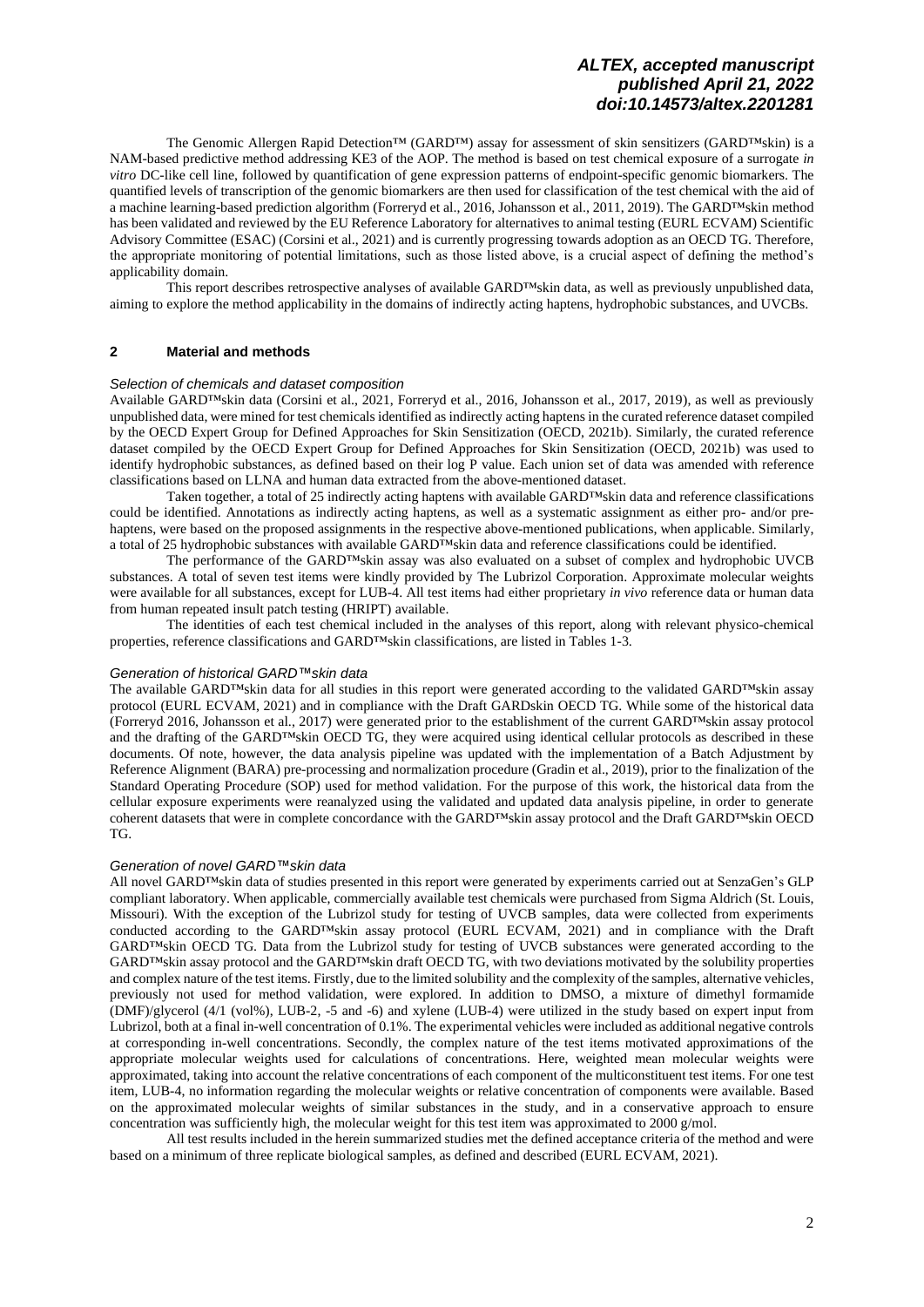| <b>Test chemical descriptors</b> |               |                                           | <b>Reference</b><br>classifications <sup>1</sup> |              | GARD <sup>™</sup> classifications |                            |  |
|----------------------------------|---------------|-------------------------------------------|--------------------------------------------------|--------------|-----------------------------------|----------------------------|--|
| <b>Name</b>                      | <b>CASRN</b>  | <b>Mechanistic</b><br>domain <sup>1</sup> | <b>LLNA</b>                                      | <b>Human</b> | #GARD™<br>studies                 | Weighted<br>classification |  |
| 2-Aminophenol                    | $95 - 55 - 6$ | pre                                       | 1                                                | <b>NA</b>    | $5^{3,4,6}$                       |                            |  |
| 2-Nitro-p-phenylenediamine       | 5307-14-2     | pre/pro                                   | 1                                                | <b>NA</b>    | $7^{3,4,6}$                       | 1                          |  |
| 2,5-Diaminotoluene sulfate       | 615-50-9      | pre                                       | 1                                                | <b>NA</b>    | $11^{3,5,6}$                      | 1                          |  |
| 3-(Dimethylamino)propylamine     | 109-55-7      | pro                                       | 1                                                | <b>NA</b>    | $11^{3,5}$                        | 1                          |  |
| 3-Aminophenol                    | 591-27-5      | pro-MA                                    | 1                                                | <b>NA</b>    | 1 <sup>6</sup>                    | 1                          |  |
| 4-Amino-m-cresol                 | 2835-99-6     | $pre/pro-MA2$                             | 1                                                | <b>NA</b>    | 3 <sup>7</sup>                    | 1                          |  |
| Abietic acid                     | 514-10-3      | pre                                       | 1                                                | <b>NA</b>    | 1 <sup>3</sup>                    | 1                          |  |
| Aniline                          | 62-53-3       | pre/pro                                   | 1                                                | 1            | 1 <sup>3</sup>                    | 0                          |  |
| Bromothalonil                    | 35691-65-7    | pre                                       | 1                                                | <b>NA</b>    | 7 <sup>5</sup>                    | 1                          |  |
| Chlorpromazine                   | $50 - 53 - 3$ | pre/pro                                   | 1                                                | 1            | 1 <sup>3</sup>                    | 1                          |  |
| Cinnamic alcohol                 | 104-54-1      | pre/pro                                   | 1                                                | 1            | $10^{3,5}$                        | 1                          |  |
| D-Limonene                       | 5989-27-5     | pre                                       | 1                                                | <b>NA</b>    | 1 <sup>3</sup>                    | 1                          |  |
| Dihydroeugenol                   | 2785-87-7     | pre/pro-MA <sup>2</sup>                   | 1                                                | <b>NA</b>    | 3 <sup>7</sup>                    | 1                          |  |
| Ethylene diamine (free base)     | 107-15-3      | pro                                       | 1                                                | <b>NA</b>    | $10^{3,5}$                        | 0,1                        |  |
| Eugenol                          | $97-53-0$     | pre/pro                                   | 1                                                | 1            | $10^{3,5}$                        | 1                          |  |
| Farnesol                         | 4602-84-0     | pre/pro                                   | 1                                                | $\mathbf{1}$ | $2^3$                             | 1                          |  |
| Geraniol                         | 106-24-1      | pre/pro                                   | 1                                                | 1            | $5^{3,4,5}$                       | 1                          |  |
| Hydroquinone                     | 123-31-9      | pre                                       | 1                                                | <b>NA</b>    | 1 <sup>4</sup>                    | 1                          |  |
| Isoeugenol                       | $97 - 54 - 1$ | pre                                       | 1                                                | 1            | $11^{3,4,5}$                      | 1                          |  |
| Lauryl gallate                   | 1166-52-5     | pre                                       | 1                                                | <b>NA</b>    | $10^{4,5}$                        | 1                          |  |
| Linalool                         | 78-70-6       | pre                                       | 1                                                | <b>NA</b>    | 1 <sup>3</sup>                    | 1                          |  |
| Metol                            | $55 - 55 - 0$ | pre/pro                                   | 1                                                | <b>NA</b>    | 9 <sup>5</sup>                    | 1                          |  |
| p-Phenylenediamine <sup>8</sup>  | 106-50-3      | pre                                       | 1                                                | $\mathbf{1}$ | $20^{3,4,5,6,7}$                  | 1                          |  |
| Propyl gallate                   | 121-79-9      | pre                                       | 1                                                | <b>NA</b>    | $10^{3,5}$                        | 1                          |  |
| Resorcinol                       | 108-46-3      | pre                                       | 1                                                | <b>NA</b>    | $6^{3,4,6}$                       | 1                          |  |

#### **Tab. 1: GARD™skin assessment of indirectly acting haptens**

<sup>1</sup>Values extracted from OECD, 2021b, unless otherwise indicated. Sensitizer and non-sensitizer classifications are denoted 1 and 0, respectively. pre; chemical primarily acting as a pre-hapten. pro; chemical primarily acting as a pro-hapten. pre/pro; chemical acting as both pre- and pro-hapten, or otherwise not able to be subcategorized. MA; chemical primarily reacting as Michaelacceptor. NA; missing value.

<sup>2</sup>Values extracted from Urbisch et al., 2016.

<sup>3</sup>Raw data originating from Johansson et al., 2017.

<sup>4</sup>Raw data originating from Forreryd et al., 2016.

<sup>5</sup>Raw data originating from Johansson et al., 2019.

<sup>6</sup>Previously unpublished data.

<sup>7</sup>Previously unpublished data, included in ESAC peer-review (Corsini et al., 2021).

<sup>8</sup>Utilized as GARDskin positive control (EURL ECVAM, 2021).

<span id="page-2-0"></span>For additional details regarding GARDskin experimental parameters for each test chemical included in the studies, please refer to Tables S1-S3<sup>1</sup>.

### *Statistics*

The predictive performance of GARDskin in each chemical domain was described by Cooper Statistics (Cooper et al., 1979). As certain test chemicals had been assayed in more than one historical study, the results were based on weighted calculations, hindering individual chemicals with multiple test results from biasing the summarizing statistics. For example, benzyl salicylate (Table 2) had been assayed in four independent GARDskin studies, three of which resulted in a non-sensitizer classification and one resulting in a sensitizer classification. The summarized classification used for calculation of Cooper Statistics was therefore reported as 0.25, where the integer 1 denotes a sensitizer-classification and the integer 0 denotes a non-sensitizer classification. This weighted approach was adopted from the methodology that is used by the OECD when developing test guidelines (OECD, 2015c, 2017b) and utilized by the ESAC during the peer-review of the GARD™skin method (Corsini et al., 2021).

### **3 Results**

The applicability domain of GARD™skin was evaluated with a specific focus on indirectly acting haptens and hydrophobic substances by combining historical and novel data generated from each domain. In addition, the GARD™skin functionality in

<sup>1</sup> [doi:10.14573/altex.2201281s](https://doi.org/10.14573/altex.2201281s)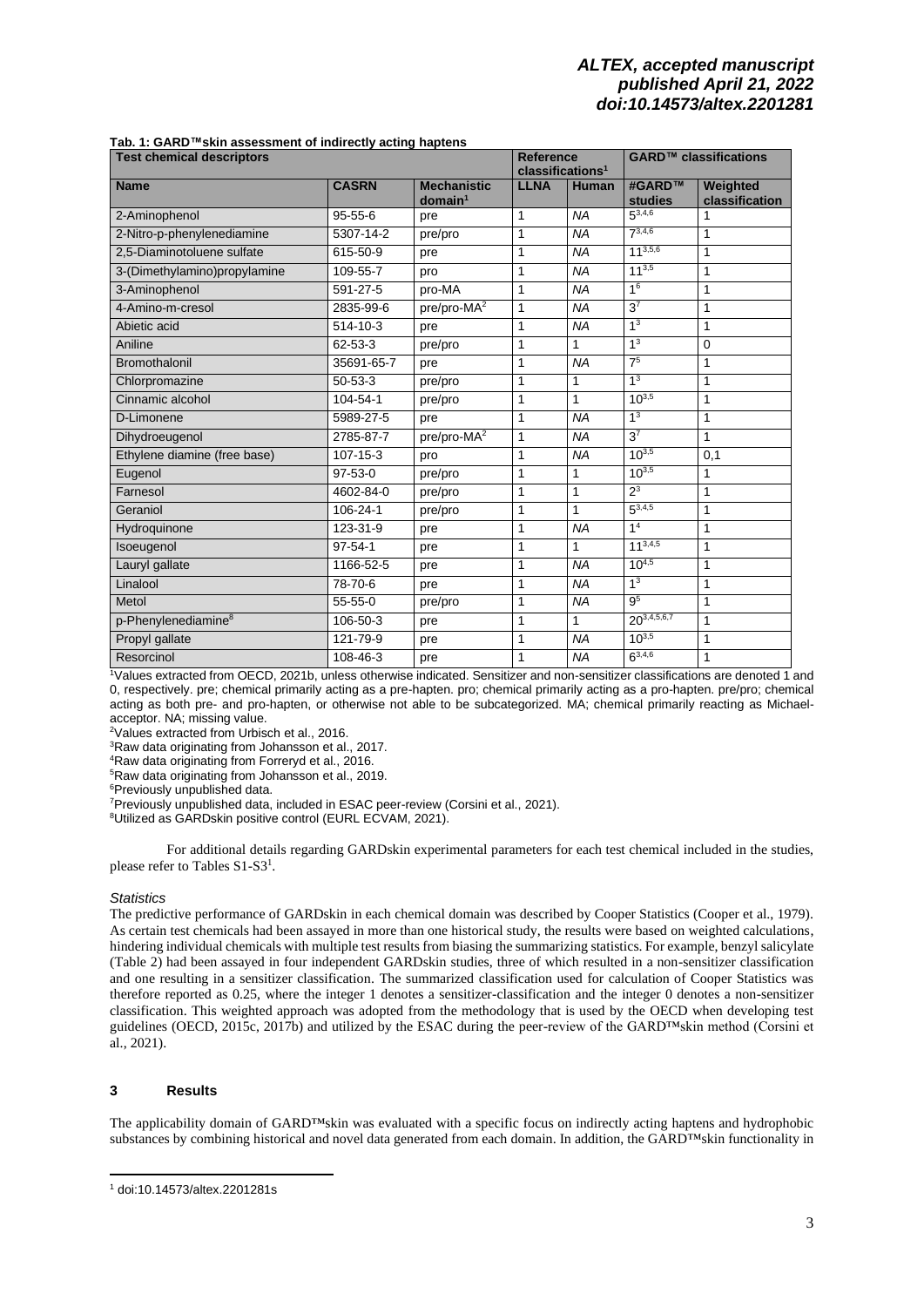| <b>Test chemical descriptors</b> |                |                   | <b>Reference</b><br>classifications <sup>1</sup> |              | GARD <sup>™</sup> classifications |                            |  |
|----------------------------------|----------------|-------------------|--------------------------------------------------|--------------|-----------------------------------|----------------------------|--|
| <b>Name</b>                      | <b>CASRN</b>   | LogP <sup>1</sup> | <b>LLNA</b>                                      | <b>Human</b> | #GARD™<br>studies                 | Weighted<br>classification |  |
| Abietic acid                     | 514-10-3       | 3.92              | 1                                                | <b>NA</b>    | 1 <sup>2</sup>                    | 1                          |  |
| alpha-Amylcinnamaldehyde         | 122-40-7       | 3.99              | 1                                                | <b>NA</b>    | 1 <sup>2</sup>                    | 1                          |  |
| alpha-Amylcinnamic alcohol       | 101-85-9       | 3.68              | 1                                                | <b>NA</b>    | 1 <sup>2</sup>                    | 1                          |  |
| alpha-Hexylcinnamaldehyde        | 101-86-0       | 4.34              | 1                                                | <b>NA</b>    | $3^{2,6}$                         | 1                          |  |
| alpha-Tocopherol                 | 59-02-9        | 9.41              | 1                                                | <b>NA</b>    | 1 <sup>2</sup>                    | $\mathbf 0$                |  |
| <b>BADGE</b>                     | 1675-54-3      | 3.36              | 1                                                | <b>NA</b>    | 1 <sup>2</sup>                    | $\mathbf{1}$               |  |
| Benzyl benzoate                  | 120-51-4       | 3.97              | 1                                                | $\mathbf 0$  | $10^{2,3}$                        | 0,5                        |  |
| Benzyl cinnamate                 | $103 - 41 - 3$ | 3.62              | 1                                                | <b>NA</b>    | 3 <sup>4</sup>                    | 0,67                       |  |
| Benzyl salicylate                | 118-58-1       | 3.11              | 1                                                | <b>NA</b>    | $4^{2,4}$                         | 0,25                       |  |
| Chlorpromazine                   | $50 - 53 - 3$  | 5.41              | 1                                                | 1            | 1 <sup>2</sup>                    | 1                          |  |
| Citral                           | 5392-40-5      | 3.00              | 1                                                | 1            | $7^{2,3}$                         | 1                          |  |
| Citronellol                      | 106-22-9       | 3.91              | 1                                                | $\mathbf 0$  | 1 <sup>2</sup>                    | 1                          |  |
| D-Limonene                       | 5989-27-5      | 4.51              | 1                                                | <b>NA</b>    | 1 <sup>2</sup>                    | 1                          |  |
| Dibenzoyl peroxide               | $94-36-0$      | 3.46              | 1                                                | 1            | $4^{2,4}$                         | 1                          |  |
| Farnesol                         | 4602-84-0      | 4.91              | 1                                                | 1            | $2^2$                             | 1                          |  |
| Geraniol                         | 106-24-1       | 3.56              | 1                                                | 1            | $5^{2,5,6}$                       | 1                          |  |
| Hexyl salicylate                 | 6259-76-3      | 5.50              | 1                                                | $\mathbf 0$  | 1 <sup>2</sup>                    | 1                          |  |
| Isopropyl myristate              | 110-27-0       | 6.90              | 1                                                | <b>NA</b>    | 1 <sup>6</sup>                    | 0                          |  |
| Lauryl gallate                   | 1166-52-5      | 4.64              | 1                                                | <b>NA</b>    | $10^{3,5}$                        | 1                          |  |
| Lilial                           | $80 - 54 - 6$  | 3.94              | 1                                                | 1            | 1 <sup>2</sup>                    | 1                          |  |
| Methyl oct-2-ynoate              | 111-12-6       | 2.80              | 1                                                | 1            | 1 <sup>2</sup>                    | 1                          |  |
| n-Hexane                         | 110-54-3       | 3.90              | $\mathbf 0$                                      | $\mathbf 0$  | $10^{3,5}$                        | $\mathbf 0$                |  |
| Pentachlorophenol                | 87-86-5        | 5.12              | 1                                                | <b>NA</b>    | 1 <sup>2</sup>                    | 1                          |  |
| Phenyl benzoate                  | 93-99-2        | 3.59              | 1                                                | 1            | 1 <sup>2</sup>                    | 1                          |  |
| Tetrachlorosalicylanilide        | 1154-59-2      | 5.11              | 1                                                | 1            | $4^{2,4}$                         | 1                          |  |

#### **Tab. 2: GARD™skin assessment of hydrophobic substances**

<sup>1</sup>Values extracted from OECD, 2021b. Sensitizer and non-sensitizer classifications are denoted 1 and 0, respectively. NA; missing value.

<sup>2</sup>Raw data originating from Johansson et al., 2017.

<sup>3</sup>Raw data originating from Johansson et al., 2019.

<sup>4</sup>Previously unpublished data, included in ESAC peer-review (Corsini et al., 2021).

<sup>5</sup>Raw data originating from Forreryd et al., 2016.

<sup>6</sup>Previously unpublished data.

### **Tab. 3: GARD™skin assessment of UVCBs**

| <b>Test chemical descriptors</b> |              |                   |       | Reference classifications <sup>2</sup> | GARD <sup>™</sup> classifications |  |  |
|----------------------------------|--------------|-------------------|-------|----------------------------------------|-----------------------------------|--|--|
| <b>Name</b>                      | <b>CASRN</b> | LogP <sup>1</sup> | WoE I | Data source(s)                         |                                   |  |  |
| $LUB-1$                          |              | 11.7              |       | LLNA/Buehler                           |                                   |  |  |
| $LUB-2$                          |              | 2.7               |       | LLNA/Buehler                           |                                   |  |  |
| $LUB-3$                          |              | 4.5               |       | <b>LLNA</b>                            |                                   |  |  |
| $LUB-4$                          |              | 10.88             | 0     | Buehler/HRIPT                          |                                   |  |  |
| $LUB-5$                          |              | 10.88             |       | LLNA/Buehler/HRIPT                     |                                   |  |  |
| $LUB-6$                          |              | 3.69              |       | <b>Buehler</b>                         |                                   |  |  |
| LUB-7                            |              | 4.13              | 0     | <b>LLNA</b>                            |                                   |  |  |

<sup>1</sup>Values based on proprietary Lubrizol data.

<sup>2</sup>Values based on Lubrizol expert judgement, using weight of evidence (WoE) based on individually indicated data sources. Sensitizer and non-sensitizer classifications are denoted 1 and 0, respectively.

the domain of hydrophobic substances was further supported by the assessment of a set of UVCBs, specifically selected due to their high log P values and expected incompatibility with submerged cell systems.

The individual test results are presented in Tables 1, 2 and 3, for indirectly acting haptens, hydrophobic substances and UVCBs, respectively. The performance statistics from the studies involving indirectly acting haptens and hydrophobic substances are summarized in Table 4. Lastly, individual test results for each test chemical, including a graphical representation of obtained GARD™skin Decision Values (DV) from each individual replicate sample from each included study is compiled in Supplementary Materials.

It was concluded that the indirectly acting haptens included in investigated studies were concordant with LLNA and human classifications (OECD, 2021b) in 92.4% and 87.5% of the cases, respectively. Similarly, it was concluded that the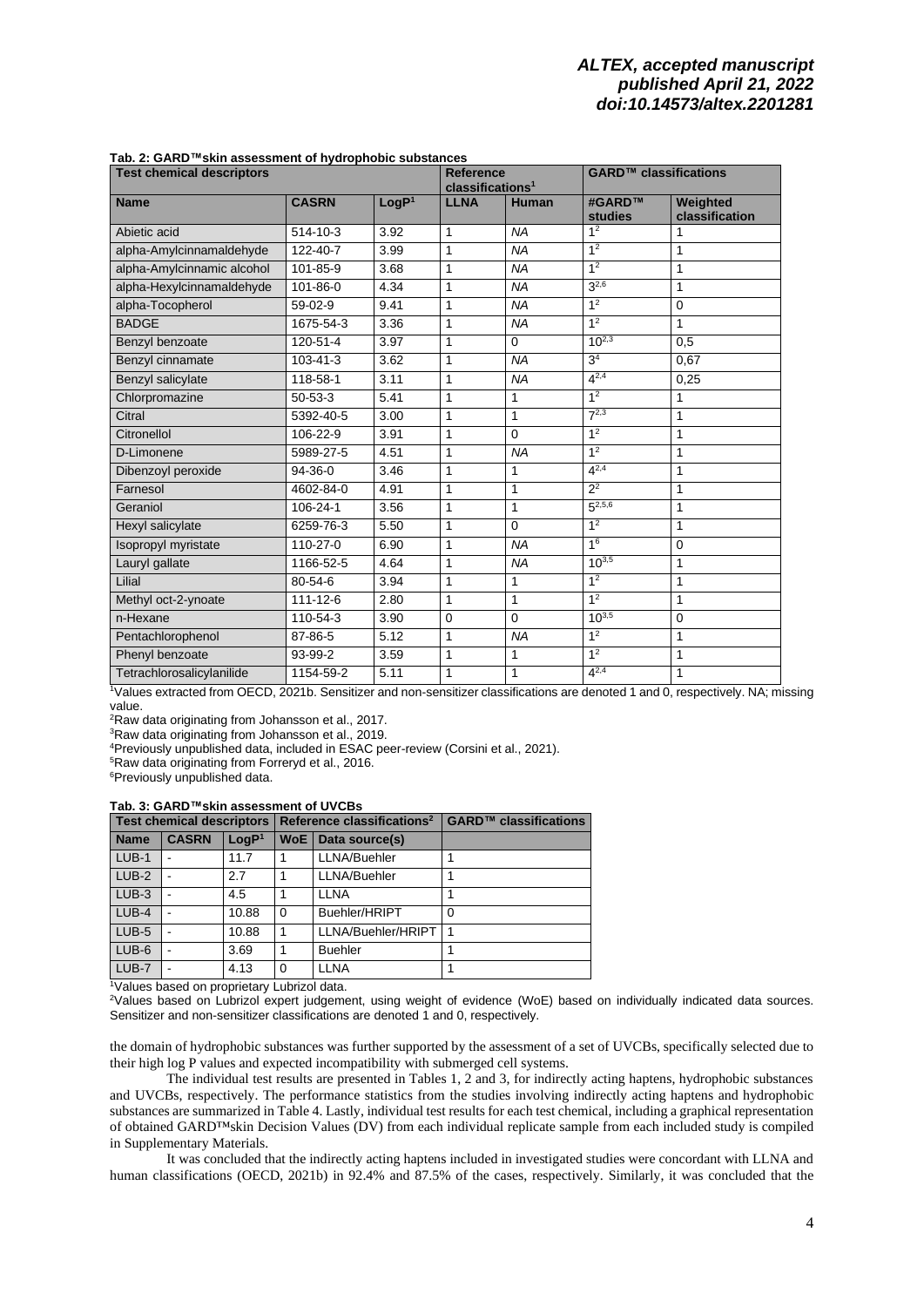hydrophobic substances included in investigated studies were concordant with LLNA and human classifications in 85.7% and 80.8% of the cases, respectively. Lastly, GARD™skin results of hydrophobic UVCBs were 85.7% concordant with proprietary *in vivo* and human reference classifications.

Taken together, it was found that these estimates of performance are in line with previously reported estimates of GARD™skin's accuracy, which are typically in the range of ~80-95%, depending on the chemical subset when considering a wide chemical space. Therefore, these data support the inclusion of indirectly acting haptens and hydrophobic substances in the GARD™skin applicability domain.

| <b>Dataset</b>            | Indirectly acting haptens |                   |       |                    | <b>Hydrophobic substances</b> |                   |       |                       |          |
|---------------------------|---------------------------|-------------------|-------|--------------------|-------------------------------|-------------------|-------|-----------------------|----------|
| <b>Reference</b>          |                           | LLNA <sup>1</sup> |       | Human <sup>1</sup> |                               | LLNA <sup>1</sup> |       | $H$ uman <sup>1</sup> |          |
| Reference classifications |                           | NS(0)             | S(25) | NS(0)              | S(8)                          | NS(1)             | S(24) | NS(4)                 | S(9)     |
| GARD™skin classifications | <b>NS</b>                 | $\Omega$          | 1.90  | 0                  |                               |                   | 3.58  | 1.50                  | $\Omega$ |
|                           | S                         | $\Omega$          | 23.1  | 0                  |                               | $\Omega$          | 20.4  | 2.50                  | 9        |
| Accuracy                  |                           | 92.4%             |       | 87.5%              |                               | 85.7%             |       | 80.8%                 |          |
| Sensitivity               |                           | 92.4%             |       | 87.5%              |                               | 85.1%             |       | 100%                  |          |
| Specificity               |                           | -                 |       |                    |                               | 100%              |       | 37.5%                 |          |
| <b>Balanced accuracy</b>  |                           | -                 |       |                    |                               | 92.5%             |       | 68.8%                 |          |

### **Tab. 4: Confusion matrices and performance metrics**

<sup>1</sup>Values extracted from OECD, 2021b.

### **4 Discussion**

The field of *in vitro* toxicology has seen a great surge of innovation in the last decade, allowing NAMs to become a new normal when performing hazard assessment of potential chemical skin sensitizers. Several methods have been validated and adopted into OECD TGs, with the most recent addition of TG 497, providing a guideline for the use of several DAs for skin sensitization (OECD, 2021a). Still, regardless of the regulatory context, or if DAs or stand-alone screening methods are used in nonregulatory settings, the appropriate selection of methods used for assessment of specific test chemicals is highly dependent on an understanding of the applicability domain of each test method. To this end, this report describes the use of the GARD™skin assay for hazard assessment of indirectly acting haptens and hydrophobic substances, both of which are known to be potentially incompatible with individual methods (Mehling et al., 2019). Thus, the major aim of this report was to provide complementary GARD™skin data to support the inclusion of the above-mentioned chemical space in the applicability domain of the GARD™skin method, and to serve as a guidance for end users in the selection of the most appropriate assay for their specific chemistry.

Indirectly acting haptens, which are not inherently electrophilic but require either abiotic or biotic activation to gain peptide reactivity, was initially considered to be outside the applicability domain of currently OECD adopted *in vitro* assays for skin sensitization. However, studies have demonstrated that the majority of such compounds can be accurately detected in at least one of these assays, but with important differences in efficacy between individual assays (Patlewicz et al., 2016, Urbisch et al., 2016). Based on the results presented in this report, the sensitivity of GARD™skin for prediction of skin sensitizing hazard of indirectly acting haptens was 92.4% (23.1/25.0) compared with LLNA references, and 87.5% (7/8) compared with human data. Furthermore, attempts were made to specifically characterize the subgroup of indirectly haptens requiring metabolic activation (pro-haptens), since the metabolic capacity of the *in vitro* cell system has currently not been fully characterized. The available data included a subset of at least three indirectly acting haptens, which were considered to act exclusively as pro-haptens. One of these chemicals, ethylenediamine, was misclassified in 9 out of 10 studies. Ethylenediamine is assumed to act as a pro-schiff base electrophile by conversion of the amine entity to the corresponding aldehyde. The same mechanism, involving the conversion to the corresponding aldehyde, has also been assumed for the chemical 3 dimethylaminopropylamine, which was correctly classified, indicating that the misclassification of ethylenediamine cannot solely be attributed to a general lack in the capacity of detecting chemicals acting via a pro-schiff base reaction mechanism (Patlewicz et al., 2016). Furthermore, it can be assumed that additional pro-haptens were present in the current dataset, but based on their structures, it was not possible to determine if the main pathway of activation required abiotic or biotic activation. In addition, the chemical aniline was misclassified (false negative) in one GARD™skin study. Considering the otherwise concordant classifications with reference data in the chemical space, no immediate explanation for this misclassification has been identified.

Hydrophobic substances have also been considered as challenging to accurately assess in the currently OECD validated *in vitro* assays, which are largely based on submerged cell-cultures (Mehling et al., 2019, Takenouchi et al., 2013). In this aspect, the major theoretical and regulatory concern is related to the requirement of the test substance to be soluble to a sufficiently high concentration in the aqueous cell media to exceed the limit of detection in the assay, and hence prevent a false negative classification due to testing at a too low concentration. Based on the herein reported results, the sensitivity for detecting hydrophobic substances was 85.1% (20.4/24.0) compared with LLNA references and 100% (9/9) compared with human data, indicating a low risk of false negative classifications because of limitations in solubility of test chemicals. While it is acknowledged that limited substance solubility may indeed be challenging in submerged cell culture systems, the capacity of an assay to detect such compounds is dependent on assay sensitivity, defined as the lowest detectable concentration, and the soluble concentration in the surrounding media, likely resulting in different performances for such compounds for various assays. Considering GARD™skin, recent data suggest that the majority of sensitizers, irrespective of sensitizing potency, are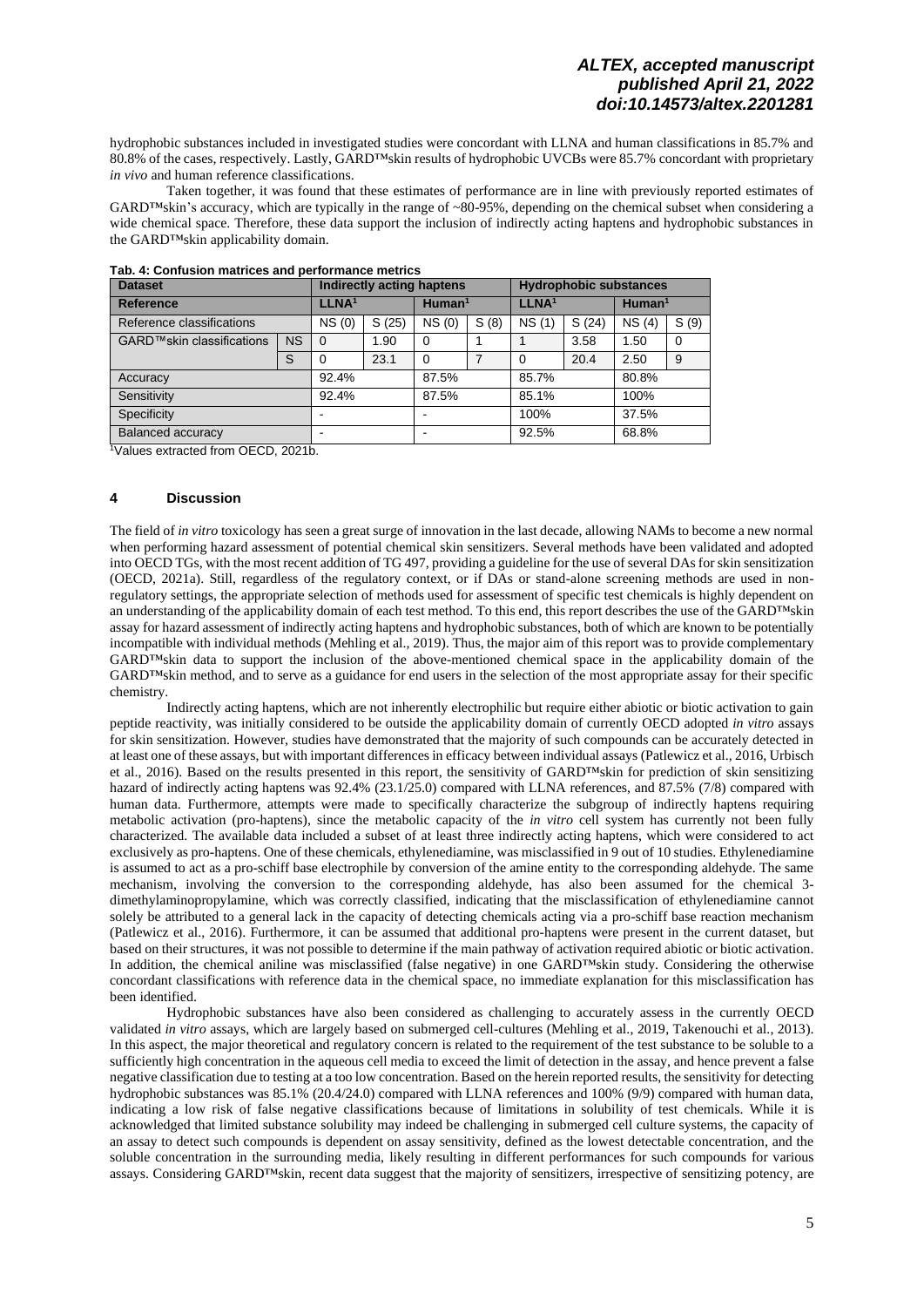detected at concentrations below 100  $\mu$ M (Gradin et al., 2021). Thus, if a substance is soluble to this level in the cellular media, GARD™skin is expected to provide accurate predictions, avoiding false negatives. In addition, while not specifically applied in the above-described testing, but as illustrated in the UVCB study discussed below, potential solubility issues may be further mitigated by selection and evaluation of experimental and less polar solvents.

The available data indicate that specificity when compared to human data is notably low, in contrast to the expectation that sensitivity may be lacking when assessing hydrophobic substances. It should be recognized that the subset of expected non-sensitizers is low (n=4), obstructing any decisive conclusions from the herein investigated data. Indeed, additional testing of chemicals with negative reference values may be warranted, in order to further and more accurately estimate specificity, and thereby also the overall accuracy, within the applicability domain. Nonetheless, it is evident that LLNA and human references, both of which were extracted from the reference dataset provided by TG 497, are in conflict for the three false positives, as compared to human references: benzyl benzoate, citronellol and hexyl salicylate. Additionally, they are all considered weak human sensitizers (categories 4-5) according to the human potency categories suggested by Basketter et al. (2014). Thus, these GARDskin data are in line with comparable sources of information, corroborating the inherent borderline nature of the compounds, with different results obtained depending on the considered reference classification. Of important note, however, the sole chemical considered as a non-sensitizer by both LLNA and human data references included in the dataset, n-hexane, is also accurately classified as such by GARDskin.

For most investigated test chemicals, GARDskin classifications are unambiguous and reproducible. However, exceptions do exist. The most notorious borderline classifications include those for test chemicals benzyl benzoate, benzyl cinnamate and benzyl salicylate, which is evident both from individual replicate samples within studies (Fig.  $S2<sup>1</sup>$  $S2<sup>1</sup>$  $S2<sup>1</sup>$ ) as well as the observed reproducibility between studies (Table 2), indicating the difficulty to reach a conclusive result for these test chemicals also in GARDskin. Additional borderline classifications have been obtained also for other test chemicals; however, they have had little to no impact on the correct final classification, which is based strictly on the mean DV. Furthermore, to the extent where repeated studies are available, also the majority of borderline classifications are reproducible between studies, e.g., [2](#page-2-0),5-diamino toluene sulfate, ethylene diamine, geraniol and n-hexane (Fig. S1-S2<sup>1</sup>).

Here, the term borderline classification is used to describe a result which is based on individual replicate samples from both sides of the classification threshold (DV=0). It should be stressed, however, that a formal procedure for identification of inconclusive results has not been implemented in the validated and the herein used GARDskin protocols. All figures of reproducibility and predictive capacity, in the herein reported studies as well as in the draft GARDskin TG, have been generated without acknowledging so-called borderline classifications. For future work, however, attempts to further define a borderline range from which conclusive results cannot be obtained may indeed be a relevant adaptation of GARDskin protocols.

In an attempt to put the obtained GARDskin results into context, corresponding data from the three validated *in vitro* methods included in the TG 497 was extracted (OECD, 2021b). Compiled data for indirectly acting haptens and hydrophobic substances are summarized in Tables S4-S[5](#page-2-0)<sup>1</sup>, respectively. Both datasets are complete, without missing values, allowing for a robust method comparison based on harmonized underlying data. The performances of each method are summarized with confusion matrices and Cooper statistics in Tables S6-S[8](#page-2-0) 1 , corresponding to the GARDskin statistics summarized in Table 4.

For the subset of indirectly acting haptens, the accuracy was for DPRA 56.0% and 50.0%, for KeratinoSens 72.0% and 62.5% and for hCLAT 88.0% and 87.5%, to be compared with GARDskin estimates of 92.4% and 87.5%, using LLNA and human references, respectively. For the subset of hydrophobic substances, the accuracy was for DPRA 48.0% and 69.2%, for KeratinoSens 60.0% and 61.5% and for hCLAT 72.0% and 76.9%, to be compared with GARDskin estimates of 85.7% and 80.0%, using LLNA and human references, respectively.

Overall, the summarized results indicate that these chemical subsets may indeed be regarded as difficult to accurately assess in one or several methods. These concerns are well recognized and, when applicable, also specifically addressed in the respective Test Guidelines. For these very reasons, an important conclusion from the herein reported results may be that GARDskin may contribute with important properties of predictive capacity in a wide chemical space where complementary methods may be lacking, highlighting its possibly advantageous use in such contexts.

Lastly, a set of UVCB substances, comprising generally hydrophobic specialty chemicals from the petroleum industry, was investigated. For these substances, the main challenge in terms of *in vitro* assessment was associated with their limited water solubility, as well as their complex and undefined nature, which in turn was hypothesized to increase the risk of false negative classifications. Therefore, the majority of the test items in this study were indeed sensitizers, and few nonsensitizers were evaluated. However, based on the results from this study, the limited solubility for some of the test items did not appear to have a major impact on the potential of the GARD™skin assay to accurately identify them as skin sensitizers, and no false negative classification was observed in the dataset.

Of important note, while these substances may support GARD™skin functionality in a chemical space similar to that which was investigated, i.e., hydrophobic substances originating from the petroleum industry, this dataset is too small and homogeneous to draw any conclusions regarding GARD<sup>™skin</sup> applicability in the domain of UVCBs at large. Indeed, the term UVCB may represent a vast chemical space, and care should be taken when considering the selection of an appropriate test method, depending on the specific test chemical chemistry at hand. However, in addition to supporting the GARD™skin applicability in the domain of hydrophobic substances, the examination of this small dataset serves to illustrate two important aspects of the GARD™skin protocol and its adaptability. Firstly, it highlights the opportunity to explore experimental vehicles in order to increase compatibility with otherwise insoluble test items. While complex and highly hydrophobic substances such as the here invested UVCBs may remain partly insoluble, different solvents may be advantageously explored to generate better dispersions, facilitating enhanced transfer of test chemical molecules from the dispersion to the hydrophobic membranes of the cells, thereby enhancing bioavailability. Secondly, the UVCB case study exemplifies a possible protocol adaptation for complex mixtures for which a molecular weight is not defined. Of important note, however, any such adaptations of the method protocol should be scientifically justified, either by estimates of similarity to compatible sources of information, as was done here, or by any other rationale which may be found scientifically appropriate.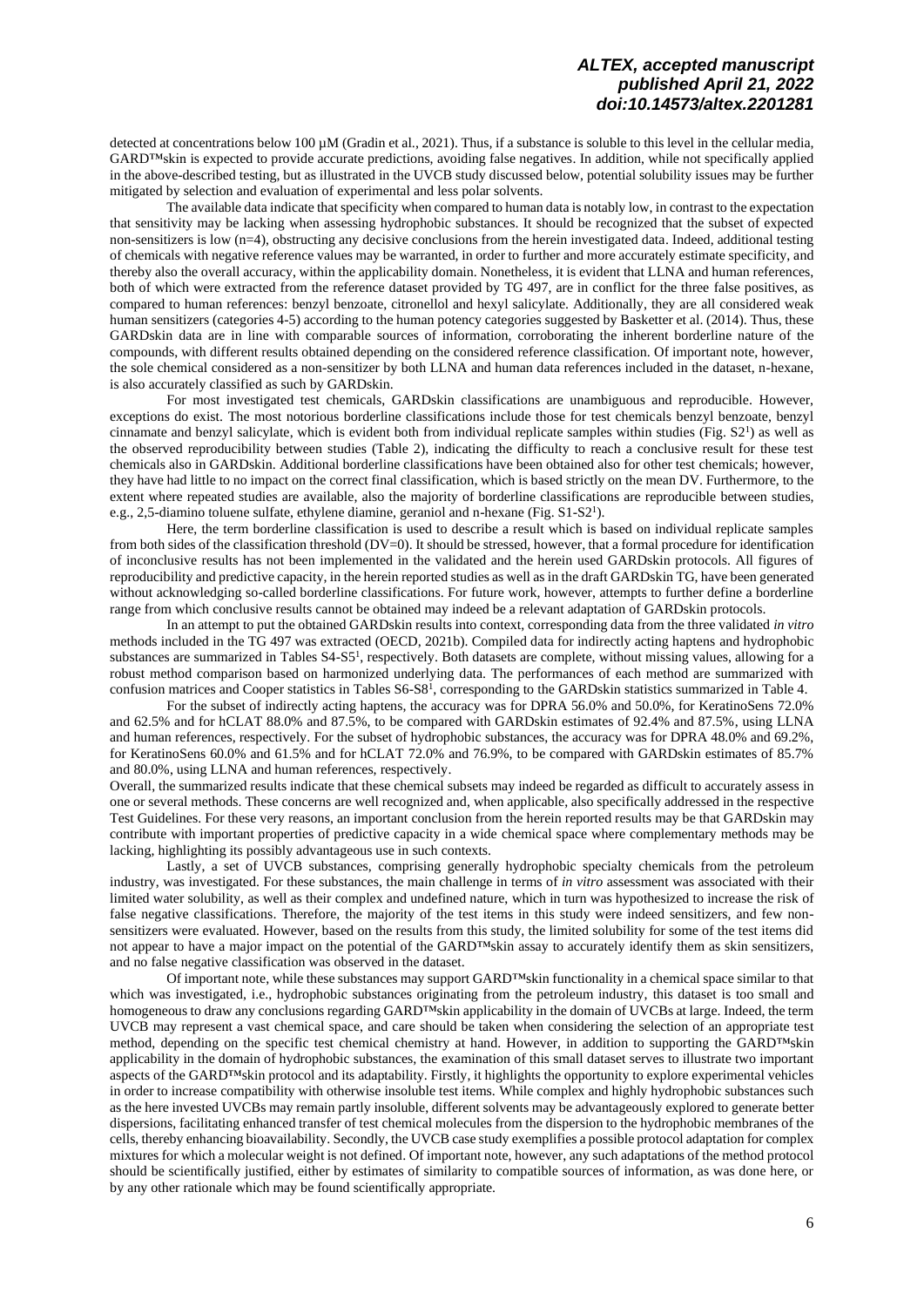While considered a non-animal method, similar to methods currently included in TGs 442D-E, GARDskin is currently dependent on animal components, including Fetal Calf Serum (FCS) and monoclonal antibodies. However, important work has demonstrated the feasibility of completely animal component-free adaptations of both KeratinoSens (Belot et al., 2017) and h-CLAT (Edwards et al., 2018). For future work, exploring similar adaptations of GARDskin may be a way to further push the boundaries of NAMs, allowing for a sensitive and animal component-free method for assessment also of test chemicals typically considered difficult to test.

In conclusion, based on the herein presented datasets, estimates of GARD™skin's predictive performance when evaluating indirectly acting haptens, as well as substances with limited water solubility, are in line with previously reported estimates for other datasets comprising organic low-molecular-weight chemicals from a wider chemical space. Importantly, reported data indicate that the rate of false negative classifications associated with the investigated chemistries is relatively low, suggesting that negative GARD™skin results for such chemistries can be used for decision making without compromising safety. Thus, available data supports the inclusion of indirectly acting haptens and hydrophobic substances into the applicability domain of the test method.

### **References**

- Basketter, D. A., Alepee, N., Ashikaga, T. et al. (2014). Categorization of chemicals according to their relative human skin sensitizing potency. *Dermatitis 25*, 11-21. [doi:10.1097/DER.0000000000000003](https://doi.org/10.1097/DER.0000000000000003)
- Belot, N., Sim, B., Longmore, C., Roscoe, L. and Treasure, C. (2017). Adaptation of the KeratinoSens™ skin sensitization test to animal-product-free cell culture. *ALTEX 34*, 560-564[. doi:10.14573/altex.1701311](https://doi.org/10.14573/altex.1701311)
- Cooper, J. A., Saracci, R. and Cole, P. (1979). Describing the validity of carcinogen screening tests. *British Journal of Cancer 39*,87-9[. doi:10.1038/bjc.1979.10](https://doi.org/10.1038/bjc.1979.10)
- Corsini, E., Clewell, R., Cotgreave, I., Eskes, C., Kopp-Schneider, A., Westmoreland, C., Alves, P.M., Navas, J.M. and Piersma, A. (2021). ESAC Opinion on the Scientific Validity of the GARDskin and GARDpotency Test Methods. Asturiol Bofill, D., Casati, S. and Viegas Barroso, J.F. editor(s), Publications Office of the European Union, Luxembourg, 2021. [doi:10.2760/626728](https://doi.org/10.2760/626728)
- Edwards, A., Roscoe, L., Longmore, C., Bailey, F., Sim, B. and Treasure, C. (2018). Adaptation of the human Cell Line Activation Test (h-CLAT) to Animal-Product-Free Conditions. *ALTEX 35*, 477-488. [doi:10.14573/altex.1710051](https://doi.org/10.14573/altex.1710051)
- EURL ECVAM EU Reference Laboratory for alternatives to animal testing (2021). GARDskin Assay Protocol. <https://tsar.jrc.ec.europa.eu/system/files/Published/GARDskin%20Assay%20Protocol%20TSAR.pdf>
- Forreryd, A., Zeller, K. S., Lindberg, T. et al. (2016). From genome-wide arrays to tailor-made biomarker readout Progress towards routine analysis of skin sensitizing chemicals with GARD. *Toxicol In Vitro 37*, 177-88. [doi:10.1016/j.tiv.2016.09.013](https://doi.org/10.1016/j.tiv.2016.09.013)
- Gradin, R., Lindstedt, M. and Johansson, H. (2019). Batch adjustment by reference alignment (BARA): Improved prediction performance in biological test sets with batch effects. *PLoS One 14*, e0212669. [doi:10.1371/journal.pone.0212669](https://doi.org/10.1371/journal.pone.0212669)
- Gradin, R., Forreryd, A., Mattson, U., et al. (2021). Quantitative Assessment of Sensitizing Potency using a dose-response adaptation of GARDskin. *Sci Rep 176*, 423-432. [doi:10.1038/s41598-021-98247-7](https://doi.org/10.1038/s41598-021-98247-7)
- Johansson, H., Lindstedt, M., Albrekt, A. S. and Borrebaeck, C. A. (2011). A genomic biomarker signature can predict skin sensitizers using a cell-based in vitro alternative to animal tests. *BMC Genomics 12,* 399[. doi:10.1186/1471-2164-](https://doi.org/10.1186/1471-2164-12-399) [12-399](https://doi.org/10.1186/1471-2164-12-399)
- Johansson, H., Gradin, R., Forreryd, A., Agemark, M. et al. (2017). Evaluation of the GARD assay in a blind Cosmetics Europe study. *ALTEX 34*, 515-523[. doi:10.14573/altex.1701121](https://doi.org/10.14573/altex.1701121)
- Johansson, H., Gradin, R., Johansson, A., et al. (2019). Validation of the GARDskin Assay for Assessment of Chemical Skin Sensitizers: Ring Trial Results of Predictive Performance and Reproducibility. *Toxicol Sci 170*, 374-381. [doi:10.1093/toxsci/kfz108](https://doi.org/10.1093/toxsci/kfz108)
- Mehling, A., E. Adriaens, S. Casati, B. et al. (2019). In vitro RHE skin sensitisation assays: Applicability to challenging substances." *Regul Toxicol Pharmacol 108*, 104473[. doi:10.1016/j.yrtph.2019.104473](https://doi.org/10.1016/j.yrtph.2019.104473)
- OECD Organisation for Economic Cooperation and Development (2014). The Adverse Outcome Pathway for Skin Sensitisation Initiated by Covalent Binding to Proteins. Part 1: Scientific Evidence. Series on Testing and Assessment No. 168. Available at[: doi:10.1787/9789264221444-en](https://doi.org/10.1787/9789264221444-en)
- OECD Organisation for Economic Cooperation and Development (2015a). OECD Guideline for the Testing of Chemicals No. 442C: In Chemico Skin Sensitisation: Direct Peptide Reactivity Assay (DPRA). Paris, France: Organisation for Economic Cooperation and Development. [doi:10.1787/9789264229709-en](https://doi.org/10.1787/9789264229709-en)
- OECD Organisation for Economic Cooperation and Development (2015b). OECD Guideline for the Testing of Chemicals No. 442D: In Vitro Skin Sensitisation: ARE-Nrf2 Luciferase Test Method. Paris, France: Organisation for Economic Cooperation and Development[. doi:10.1787/9789264229822-en](https://doi.org/10.1787/9789264229822-en)
- OECD Organisation for Economic Cooperation and Development (2015c). Performance standards for assessment of proposed similar or modified in vitro skin sensitisation ARE-NRF2 luciferase test methods. Series on Testing and Assessment, No. 213. Paris, France: Organisation for Economic Cooperation and Development. [doi:10.1787/9789264229822-en](https://doi.org/10.1787/9789264229822-en)
- OECD Organisation for Economic Cooperation and Development (2017a). OECD Guideline for the Testing of Chemicals No. 442E: In Vitro Skin Sensitisation assays addressing the AOP Key Event on Activation of Dendritic Cells. Organisation for Economic Cooperation and Development, Paris. [doi:10.1787/9789264264359-en](https://doi.org/10.1787/9789264264359-en)
- OECD Organisation for Economic Cooperation and Development (2017b). Revised performance standards for the assessment of proposed similar or modified in vitro Reconstructed human Cornea-like Epithelium (RhCE) test methods for eye hazard. Series on Testing and Assessment, No. 216. Paris, France: Organisation for Economic Co-operation and Development. Available at: Available at: